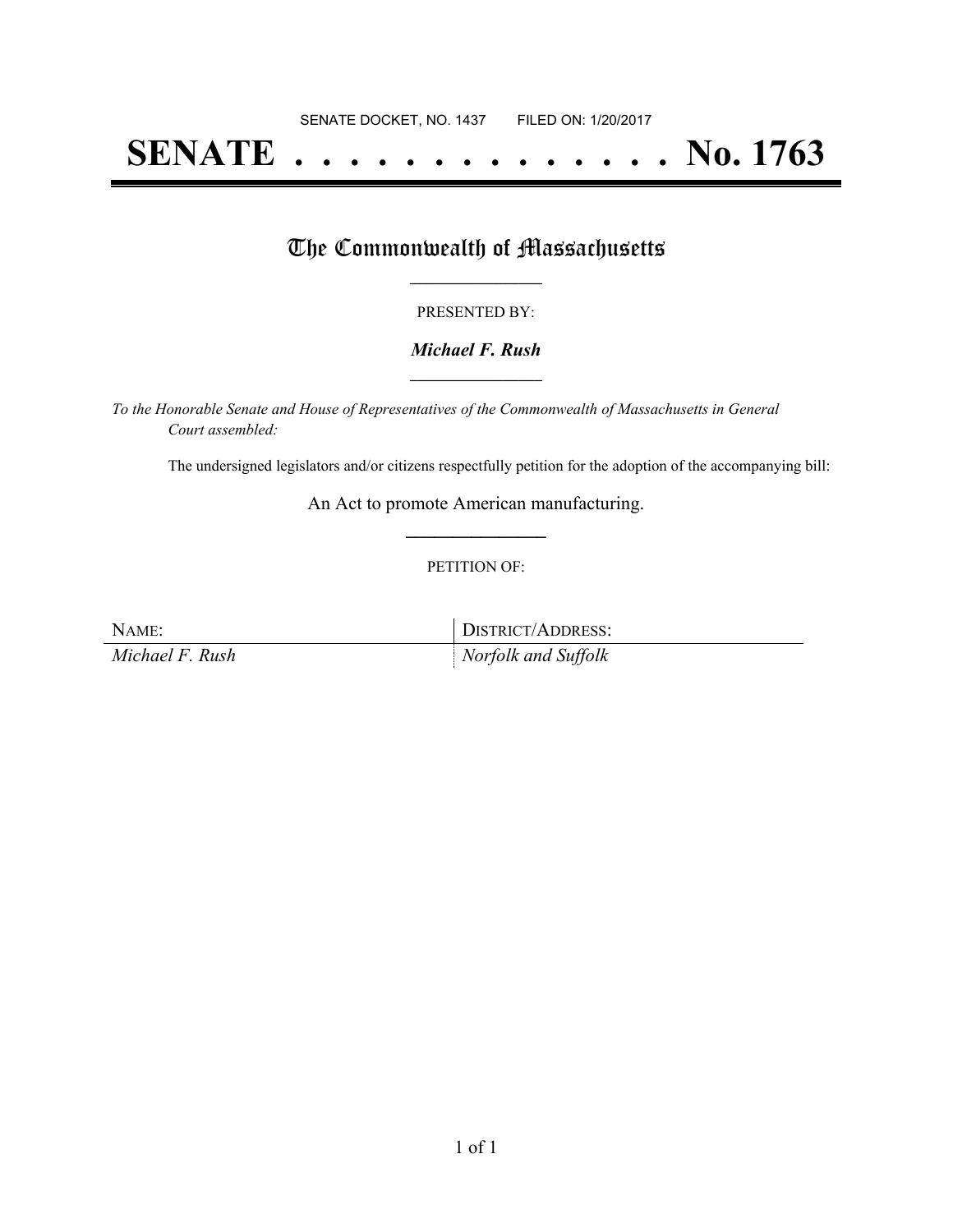SENATE DOCKET, NO. 1437 FILED ON: 1/20/2017

# **SENATE . . . . . . . . . . . . . . No. 1763**

By Mr. Rush, a petition (accompanied by bill, Senate, No. 1763) of Michael F. Rush for legislation to promote American manufacturing. State Administration and Regulatory Oversight.

### [SIMILAR MATTER FILED IN PREVIOUS SESSION SEE SENATE, NO. *1715* OF 2015-2016.]

## The Commonwealth of Massachusetts

**In the One Hundred and Ninetieth General Court (2017-2018) \_\_\_\_\_\_\_\_\_\_\_\_\_\_\_**

**\_\_\_\_\_\_\_\_\_\_\_\_\_\_\_**

An Act to promote American manufacturing.

Be it enacted by the Senate and House of Representatives in General Court assembled, and by the authority *of the same, as follows:*

#### 1 SECTION 1. Chapter 7 of the General Laws, as appearing in the 2014 Official Edition,

2 is hereby amended by inserting after section 22O, the following new section:-

| 3           | Section 22P. Notwithstanding any general or special law to the contrary relating to               |
|-------------|---------------------------------------------------------------------------------------------------|
| 4           | procurement, and to the extent permitted by federal law, a state agency or authority shall, after |
| $5^{\circ}$ | giving preference pursuant to the provision of section 22O of this chapter for the procurement of |
| 6           | products or services from businesses, as defined in section 3A of chapter 23A, with their         |
|             | principal place of business in the commonwealth, shall establish a preference for products        |
| 8           | manufactured in the United States provided, however, that said domestic products shall not        |
| 9           | increase the cost of the product by more than ten percent. For purposes of this section,          |
| 10          | "manufactured" shall mean (i) in the case of an iron or steel product all manufacturing must take |